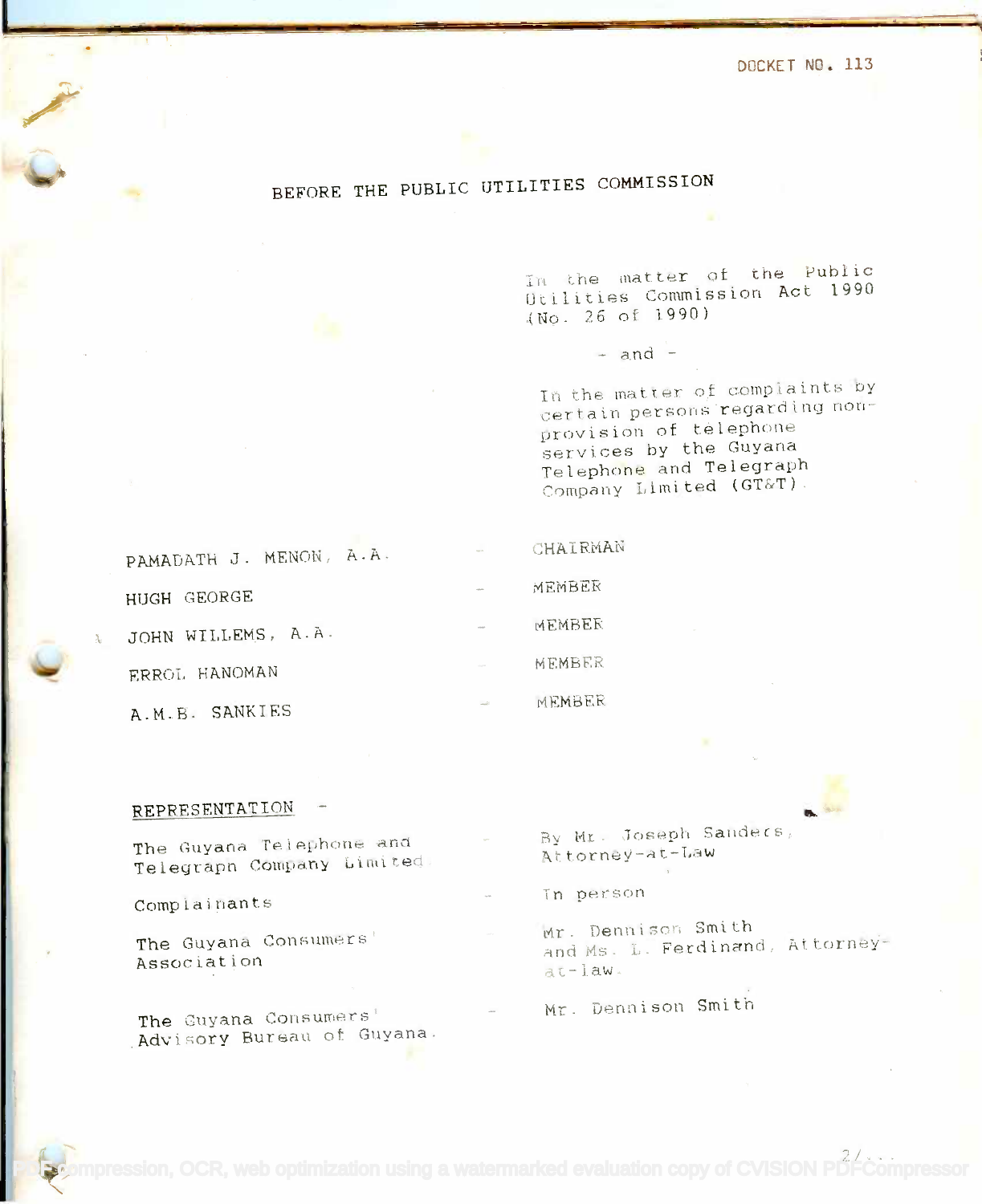## DECISION

 $\mathcal{Z}$ .

There have been widespread complaints to this Commission about the non-provision or inadequate provision of telephone service by the non-provision or inadequate provision of telephone service by the Guyana Telephone and Telegraph Company Limited ("GT&T"). Most of these complaints were from individuals in areas of Guyana of these complaints were from individuals in areas of Guyana covered by existing telephone exchanges. Some were from persons from specific areas where no telephone facilities exist. These complaints were forwarded to GT&T for necessary action and report.. complaints were torwarded to GT&I for necessary action and report.

- 1.2 It was thought necessary for the PUC to schedule public 1.2 It was thought necessary for the PUC to schedule public hearings on the complaints listed in Appendix A hereto. hearings on the complaints listed in AppendiX A hereto.
- 1.3 Public hearings were held on 15th May 1995, 20th June 1995, 27th June 1995 and 31st July 1995.

2. The responses from GT&T on the complaints referred to it show 2. The responses from GT&T on the complaints referred to it show that the complaints by the following were duly dealt with by GT&T.

- (1) C.M. Muntu, 24 Pike Street, Kitty, Georgetown. (Delay in transfer of service).
- (2) Francis Camacho. (Service disconnected in error)
- (3) Yolanda Jemmot, 60 East Ruimveldt, Georgetown. (3) Yolanda Jemmot, 60 East Ruimveldt, Georgetown. (Incorrect billing). (Incorrect billing).
- (4) Guyana Refrigerators Limited, Sosedyke. (4) Guyana Refrigerators Limited, Sosedyke. (Inadequate service with regard to installation of (lnaasquat\_ se VIce with regard to installation at lines).. lines) .
- (5) Lusignan Centre View Co-operative Society, East Coast Demerara. (Delay in installing lines).
- (6) James G. Samuels, Maryland, United States of America. Telephone connection at 342-343 Republic America. Telephone connection at 342'-343 Republic Park, East Bank Demerara. (Delay in installing and  $\begin{array}{ccc} \end{array}$ lines). lines).
- (7) Pearly Persaud. 412 Vryheid's Lust, East Coast Demerara. (Delay in installing lines).

[PDF compression, OCR, web optimization using a watermarked evaluation copy of CVISION PDFCompressor](http://www.cvisiontech.com)t

 $3/\sqrt{3}$ 

eh.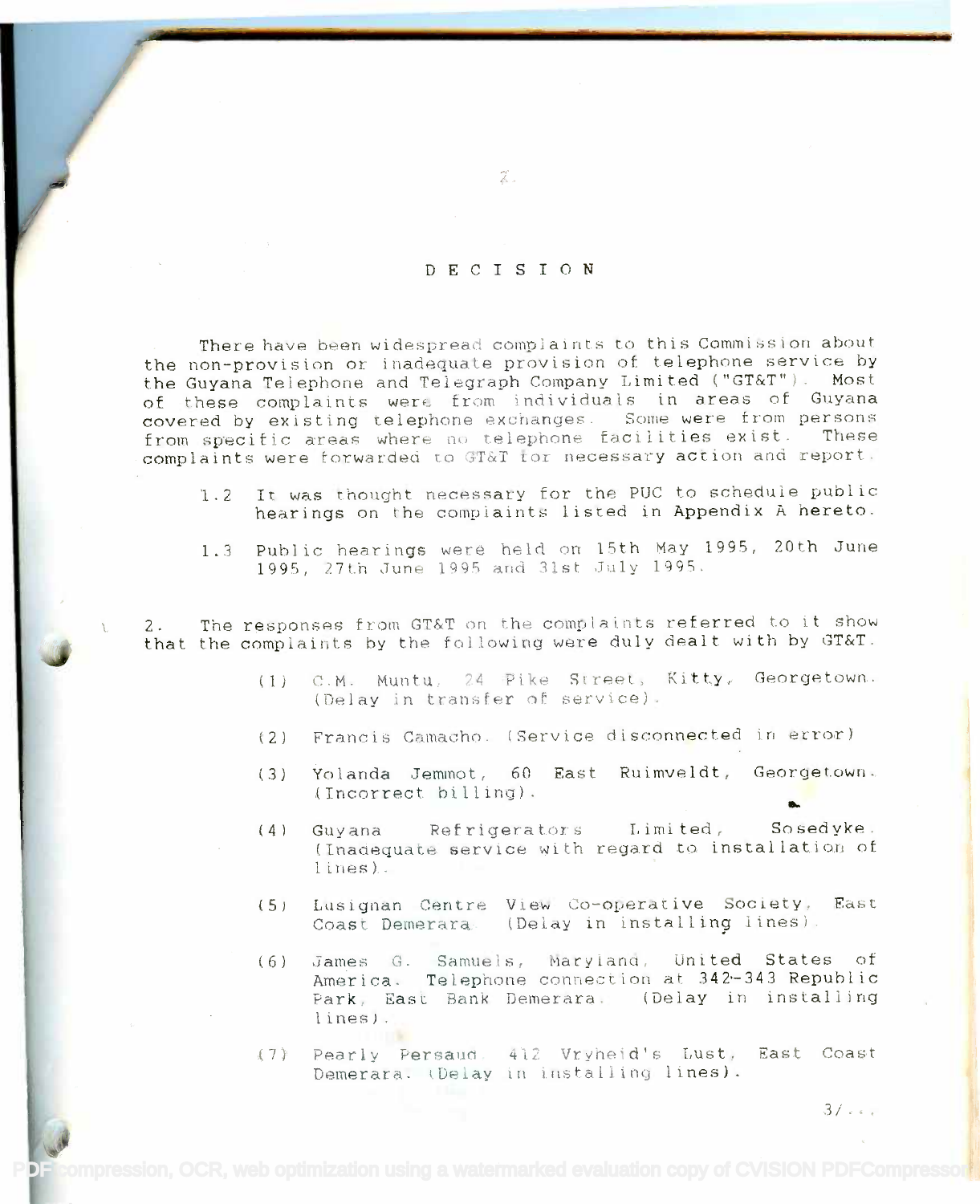- 2.1. The PUC therefore did not give further attention to the 2.1. The PUC therefore did not give further attention to the foregoing. foregoing.
- 3. In respect of all the following complaints the Commission 3. In respect. of all the following complaints the Commission gave full and careful consideration to all the matters gave full and careful consideration to all the matters put before it by the respective parties and ruled as set out hereunder out hereunder
- 4. NUMBERS ALLOCATED BUT NO SERVICE.

4.1. In the following cases, telephone numbers had already been **the set of the set of the set of the set of the set of the set of the set of the set of the set of the set of the set of the set of the set of the set of the** allocated to the applicants but no service has been provided:

- (1) E. Fung, Silver City, Wismar. (Telephone No. 04-2599)'. 2.599)'.
- (2) Lester Bowen, First Street, Subryanville, Georgetown. (Telephone No. 67613). Bowen, St.reet,
- (3) Edward B. Mohan, 86 Robb Street, Georgetown Edward B. Mohan, 86 Robb street, (Telephone No. 54944). (Telephone No . .54944).
- **J** (4) Kaisree Takechandra, Plantation Walk, Pouderoyen, West Bank Demerara. (Telephone No. 064-432). Hest Bank Demerara. (Telephonp. No. Ofi4-432).
	- (5) A. Mohamed (a.k. Akeel), 35E Vreed-en-Hoop, West A. Mohamed (a.k. Akeel), 35E Vreed-en-Hoop, Hest Coast Demerara. (Telephone No. 064-583). Coast Demerara. (Telephone No. 064-S83).
	- 4.2. GT&T advanced various reasons for its inability to provide  $\mathbb{R}^{\frac{1}{2}}$ service, prominent among which was the "unavailability of line service, prominent among which was the "unavailabilityof line plant facilities". plant facilities". ••.

4.3. We direct that in all the above cases telephones be installed at the addresses indicated above and service provided. The foregoing direction should be implemented within fourteen (14) days  $\frac{1}{2}$ of each of the abovenamed, tendering the prescribed payment for the  $\|\cdot\|$ said service to GT&T. Where such payment has already been made by any of them, the service should be implemented within fourteen (14) days of this direction, if it has not yet been effected.

## 5. Re' Totaram Singh

September 2008

The complaint of Totaram Singh relates to telephone no. 77384 The complaint of Totaram Singh relates to telephnne no. 77384 which was originally installed at 15 Owen Street, Kitty,  $\begin{bmatrix} \frac{1}{2} & \frac{1}{2} & \frac{1}{2} & \frac{1}{2} & \frac{1}{2} & \frac{1}{2} & \frac{1}{2} & \frac{1}{2} & \frac{1}{2} & \frac{1}{2} & \frac{1}{2} & \frac{1}{2} & \frac{1}{2} & \frac{1}{2} & \frac{1}{2} & \frac{1}{2} & \frac{1}{2} & \frac{1}{2} & \frac{1}{2} & \frac{1}{$ Georgetown, and which he requested to be transferred to 173 Jamat Georgetown, and which he requested to be transferred to 173 Jamat

[PDF compression, OCR, web optimization using a watermarked evaluation copy of CVISION PDFCompressor](http://www.cvisiontech.com)

 $4/\sqrt{2}$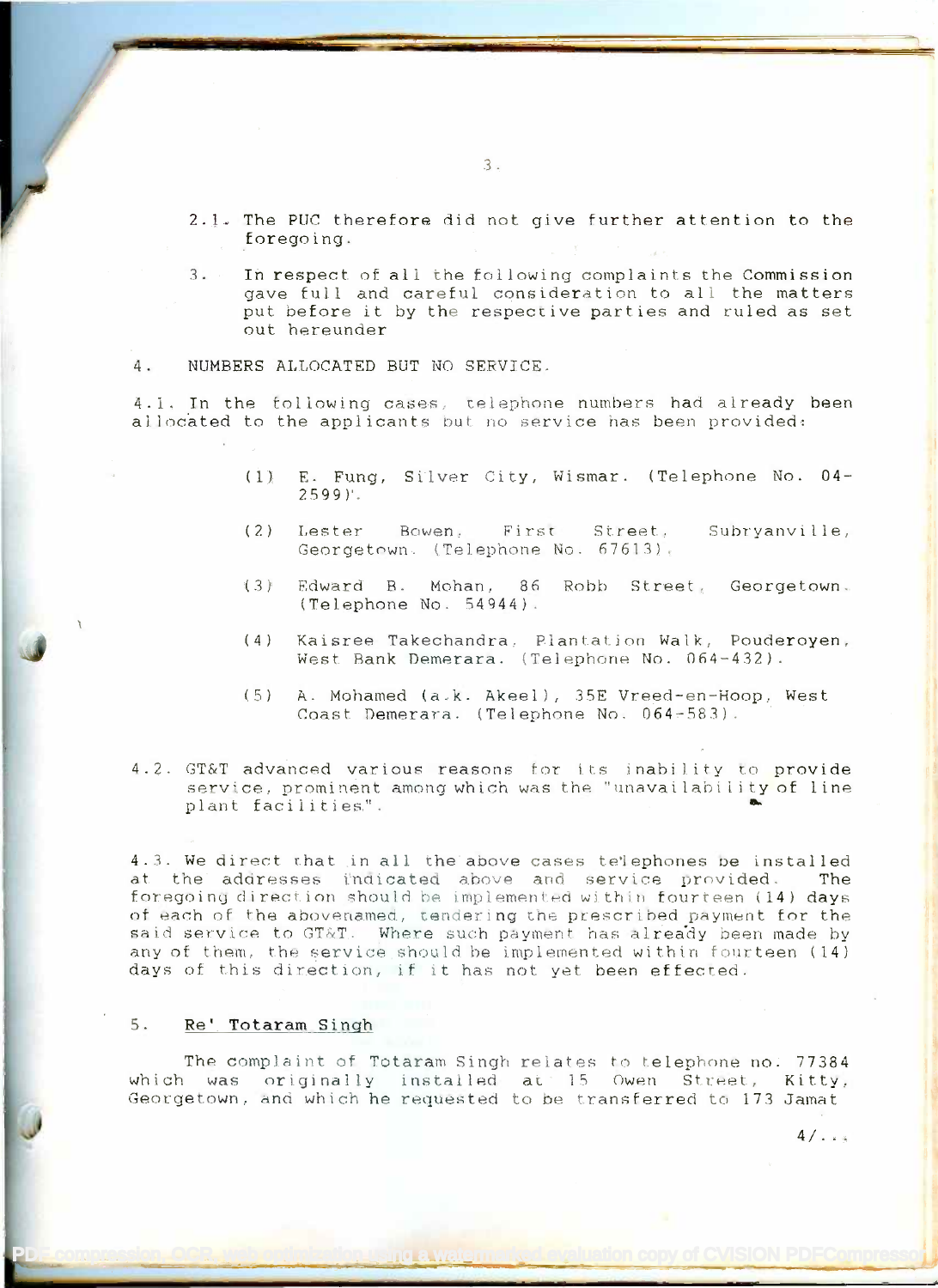Bena Terrace, Prashad Nagar, Georgetown. But, Totaram Singh does Bena Terrace, Prashad Nagar, Georgetown. But, Totaram Singh does not now want the transfer of the telephone to the Prashad Nagar not now want the transfer at the telephone to the Prashad Nagar address, but, to 153 Barr. Street, Kitty, Georgetown. Since the address, but, to 153 Barr Street, Kitty, Georgetown. Since the transfer is from an address in Kitty to another address in the same area, normally there should not be any problem. According to GT&T the delay is because of a power problem. the delay is because of a power problem.

5.1. We direct that this matter be expedited and a report in regard 5.1. We direct that this matter be expedited and a report in regard to the implementation of this direction should be submitted to this co the implementation of this direction should be submitted to

#### 6. Re' Sohan Naraine

Sohan Naraines' complaint dated 13th September, 1994, related Sahan Naraines' complainr dated 13th September, 1994. reidt.ed to the non-provision of a telephone at his then residence at Lusignan, East Coast Demerara. According to GT&T, the telephone was subsequently installed on 23rd September, 1994, but, the subscriber later requested its transfer to 6 Centre View Housing subscriber later requested its transfer to 6 Centre View Housing Scheme, Lusignan. GT&T in its response submitted to this Scheme, Lusignan. GT&T in its responsesubmitted to this Commission on 12th May, 1995, had stated that the application was Commission on 12th May, 1995, had stated that the application was being processed. being processed.

6.1. We direct that if the transfer of the telephone to the new address has not been effected by now, that it be expedited. A report on this matter is to be submitted to this Commission by GT&T report on this matter is to be submitted to this Commission by GT&T on or before the 8th March, 1996. on or before the 8th March, 1996.

### 7. Re' Shanta Sammy

Shanta Sammy lives at 90 Laluni Street, Queenstown, Georgetown and she had a business at Lombard Street, Georgetown. The telephones at her home and at the business place were disconnected on the 11th November, 1992 because, according to GT&T, for the on the lith Novembel, 1992 oecause, according **to'** GT&T, for the months of June and July of that year she owed \$115,000 and \$147,000. for the telephone at her home and at the store  $r$ espectively. According to Shanta Sammy, she was in New York. during this period. When she returnea to Georgetown she complained to GT&T. At the public hearing of the Commission on 20th June, 1995, in regard to the above matter she stated -

 $5/2...$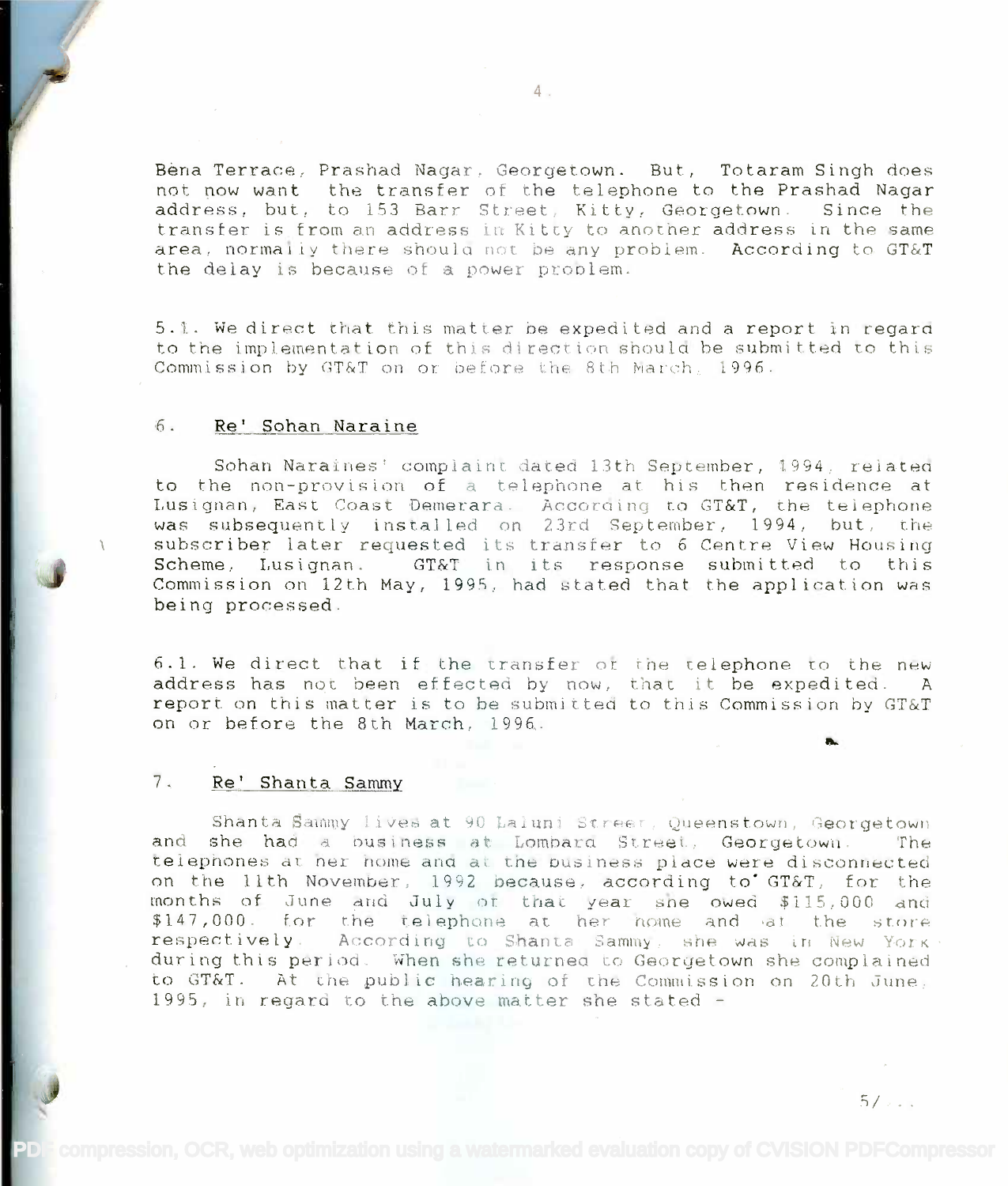"I went in to them, they did not give me any response. They "I went in to them, they did not give me any response. They said I owe them this money. They sent a bill to me. I said said I owe them this money. They sent <sup>a</sup> bill to me. I said I did not receive any telephone bill. They said the bill will come, wait another week. I waited two weeks. I went hack to come, wait another week. T waited twO weeks. I went back to them, there was no bill. I waited a whole month; I went back them, there was no bill. I waited <sup>a</sup> whole month; I went back to them, there was no bill again. I went back to them again. to them, there was no bi <sup>11</sup> again. I went back to them again. I told them I wanted a bill. They wrote out a hand bill. I told them I wanted <sup>a</sup> bill. They wrote out <sup>a</sup> hand bill. They just wrote it out on a paper and give it to me. For June They just wrote it out on a paper and give it to me. For June month .they wrote out this bill - <sup>31</sup> days, and I don't know month.they wrote out this bill - 31 days, and I don't know June month carries 31 days. And July bill they wrote out on a sheet of paper. a sheet of paper.

Now these calls are six and seven times per day in this bill. I don't know who can call six and seven times per day, and I don't know who can call six and seven times per day, and June month it's the whole month, every day. June month it's the whole month, every day.

I took this paper to my lawyer. My lawyer wrote them, they never responded to this letter. Mr Graham said he wanted to never responded to this letter. Mr Graham said he wanted to never responded to this recter. In ordinant part, is halved and gave<br>see the write-out bill. I took a photocopy and gave him; he said that he could not see the photocopy, and the copy him; he said that he could not see the photocopy, and the copy was clear enough that he could see it. He said that he wanted was clear enough that he could see it. He said that he wanted was clear enough that he could see it. The said that he had he said he would check it out and he would see, and I must come back he would check it out and he would see, and I must come back he would check it out and he would see, and I make other back never gave it back to me. So that is all." never gave it back to me. So that is all."

8. The relevant bills sent to Shanta Sammy have not been produced before this Commission. In the response of GT&T, furnished on 12th May, 1995, it was stated that the amounts claimed to be due from May, 1995, it. was stated that the amounts claimed to be due from Shanta Sammy have been written off. Shanta Sammy have been written off.

9. This matter arose over three years back. GT&T stated that the disputed amount has been written off. Shanta Sammy's narration of her efforts to sort out matters quoted above has not been rebutted by GT&T by examining any of the concerned officers of GT&T.

10. Though, in information furnished to the Commission, by letter dated 12th May, 1995, by Mr. C.F.A. Hordatt, General Manager of GT&T, it was stated that the amount disputed by Shanta Sammy was written off, at the public hearing of the Commission on 27th July, written oft, at the public hearing ot the Commission on 27th July, 1995, Mr Hordatt stated - 1995, Mr Hordatt stated -

**PF compression, OCR** 

 $6/1$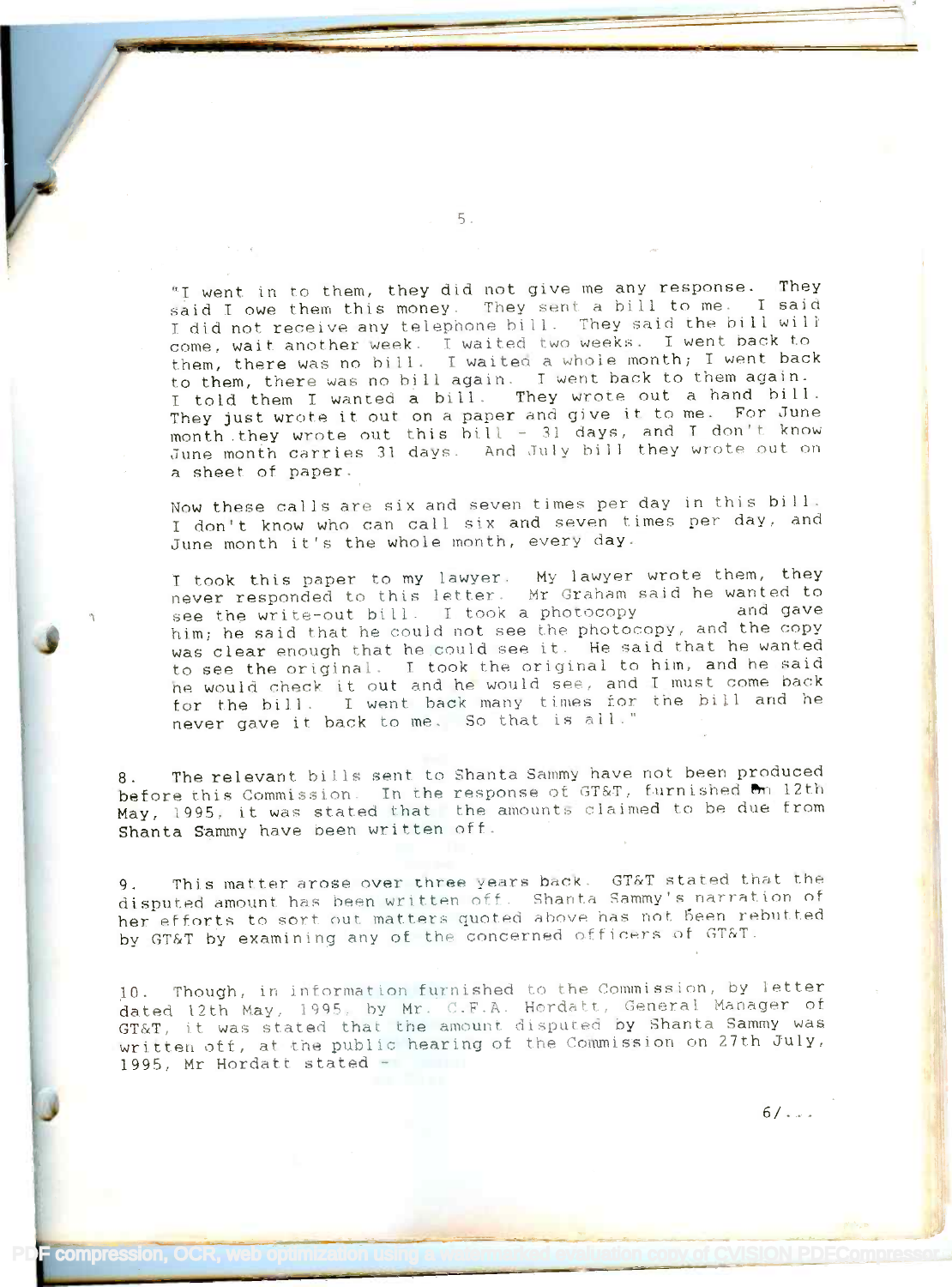"We are talking about \$400,000, of that order or something like that. When we feel that in fact this thing is legitimate, that the calls were actually made, thing is legitimate, that the calls were actually made, we cannot just because somebody complains, just write it we cannot just because somebody complains, just write it off." off."

11. It looks rather unusual to write to this Commission to state 11. It looks rather unusual to write to this Commission to state that the amount has been written off and subsequently contend that that the amount has been written off and subsequently contend that the amount cannot be written off. At the public hearing on 27th the amount cannot be written off. At the public hearing on 27th July, 1995, Mr. Hordatt also stated July, 1995, Mr. Hordatt also stated -

> "Mr. Chairman, you have heard of Mrs. Sammy. This is a "Mr. Chairman, you have heard of Mrs. Sammy. thing we haVe on a daily basis." thing we have on a daily basis."

12. The Commission initially considered taking evidence in this case. But, when it was discovered that GT&T had written off the amounts claimed to be que from Shanta Sammy, the matter was again raised with GT&T at the public hearing of the Commission on 31st raised with GT&T at the public hearing of tne Commission on 31st. July, 1995. On that date Mr. Joseph Sanders, Legal Counsel for GT&T, informed the Commission that Shanta Sammy had sued GT&T. The reliefs sought by Shanta Sammy were not furnished. Mr. Sanders, however, stated -

"But, at the same time even if you like to postpone that, where  $\mathbf{r}$ we could make a proposal the next time." we could make a proposal the next. time."

No such proposal has been made as promised.

13. In the circumstances of the case, we direct that the two telephones in the name of Shanta Sammy, one at her residence at 90 Laluni Street, Queenstown, Georgetown, and the other at her business place at Lombard Street, Georgetown, disconnected by GT&T, while the connected by  $\sigma$ shall be restored within two weeks from the date of this Order. The restoration of this service is to be based on GT&T's normal commercial practice, with Ms. Shanta Sammy duly paying new accounts rendered for the fresh service to be provided.

### ,14. Miscellaneous Complaints

The persons, whose names and addresses are given in the Table The persons, whose names and addresses are given in the Table below, had applied to GT&T, or had applied to its predecessor the Guyana Telecommunications Corporation ("G.T.C.") and subsequently re-applied to GT&T, after that company took over the operations of

 $7/.\, .$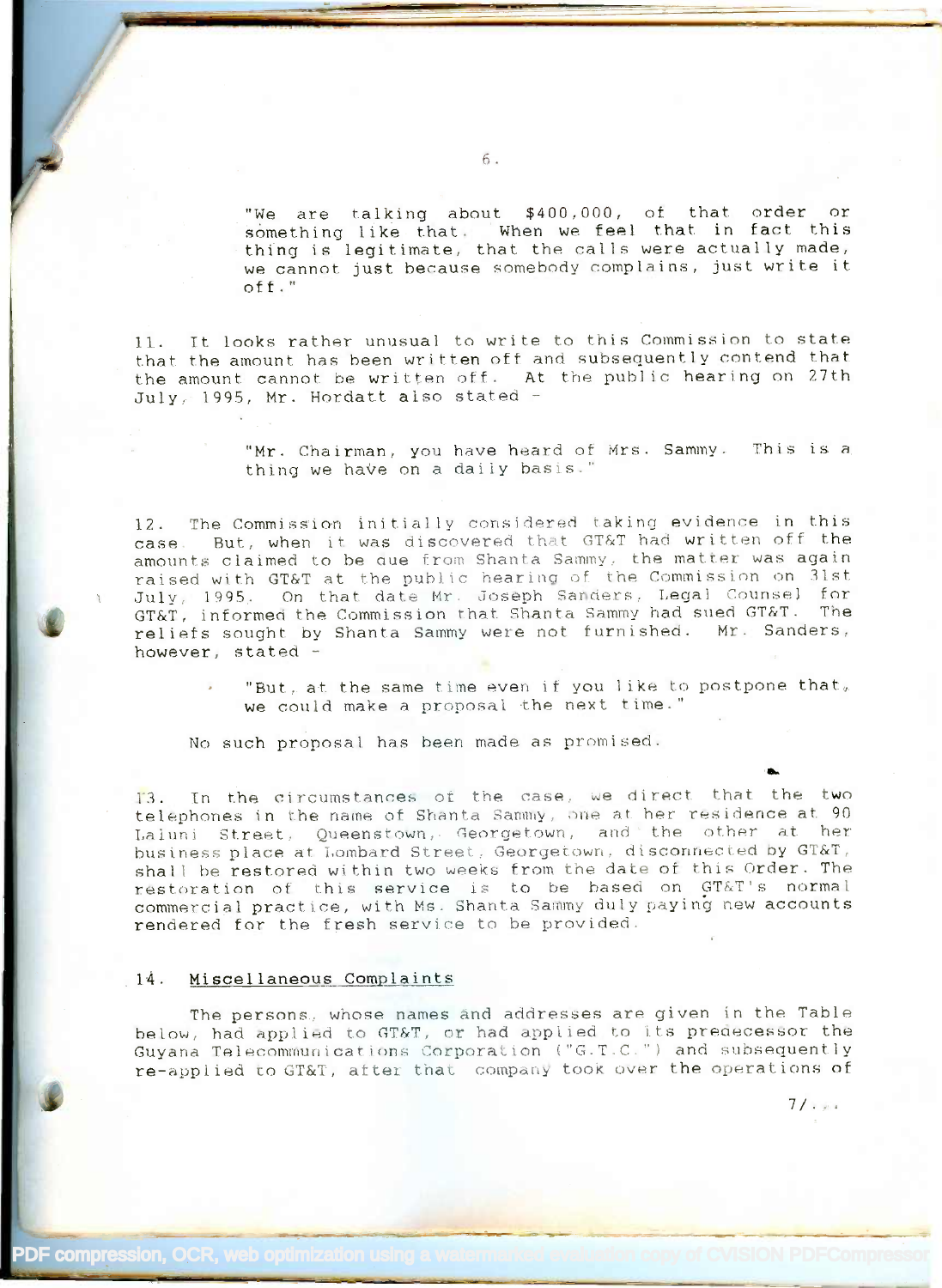GTC, for telephone connections. As they were not provided with GTC, for te,lephone connections. As they were not provided with telephone connections after a long wait, they have complained to telephone connections after a long wait, they have complained to the CommiSsion. the Commission.

## TABLE

- (1) Sheik Issacs, (1) Sheik Issacs, 148 Regent Road, 148 Regent Road, -Georgetown. -Georgetown.
- (2) Lance McCaskey, (2) Lance McCaskey, 10 Relief and Support, East Bank Demerara. East Bank Demerara.
- (3) Weldon Harper, (3) Weldon Harper, Canal Place, Canal Place, South Ruimveldt Park.
- (4) Satyacharan Ramdhanie, (4) Satyacharan Ramdhanie, 31 Vreed-en-Hoop, 31 Vreed-en-Hoop, West Coast Demerara West Coast Demerara
- (5) Ganesh Moolchand, (5) Ganesh Moolchand, Ozama Street, Ozama Street, Festival City, Festival City, North Ruimveldt, North Ruimveldt, Georgetown. Georgetown.
- (6) Wayne Hunte, Wayne Hunte, 103 Second Street, 103 Second Street, Alberttown, Alberttown, Georgetown. Georgetown.
- (7) Carlton Carr, Carlton Carr, Bourda Market, Bourda Market, Candy Store, Candy Store, Georgetown. Georgetown.
- (8) Clifton Sammy
- (9) Roxanne Joseph, Roxanne Joseph, 2879 North Ruimveldt, Georgetown. Georgetown.

 $8/...$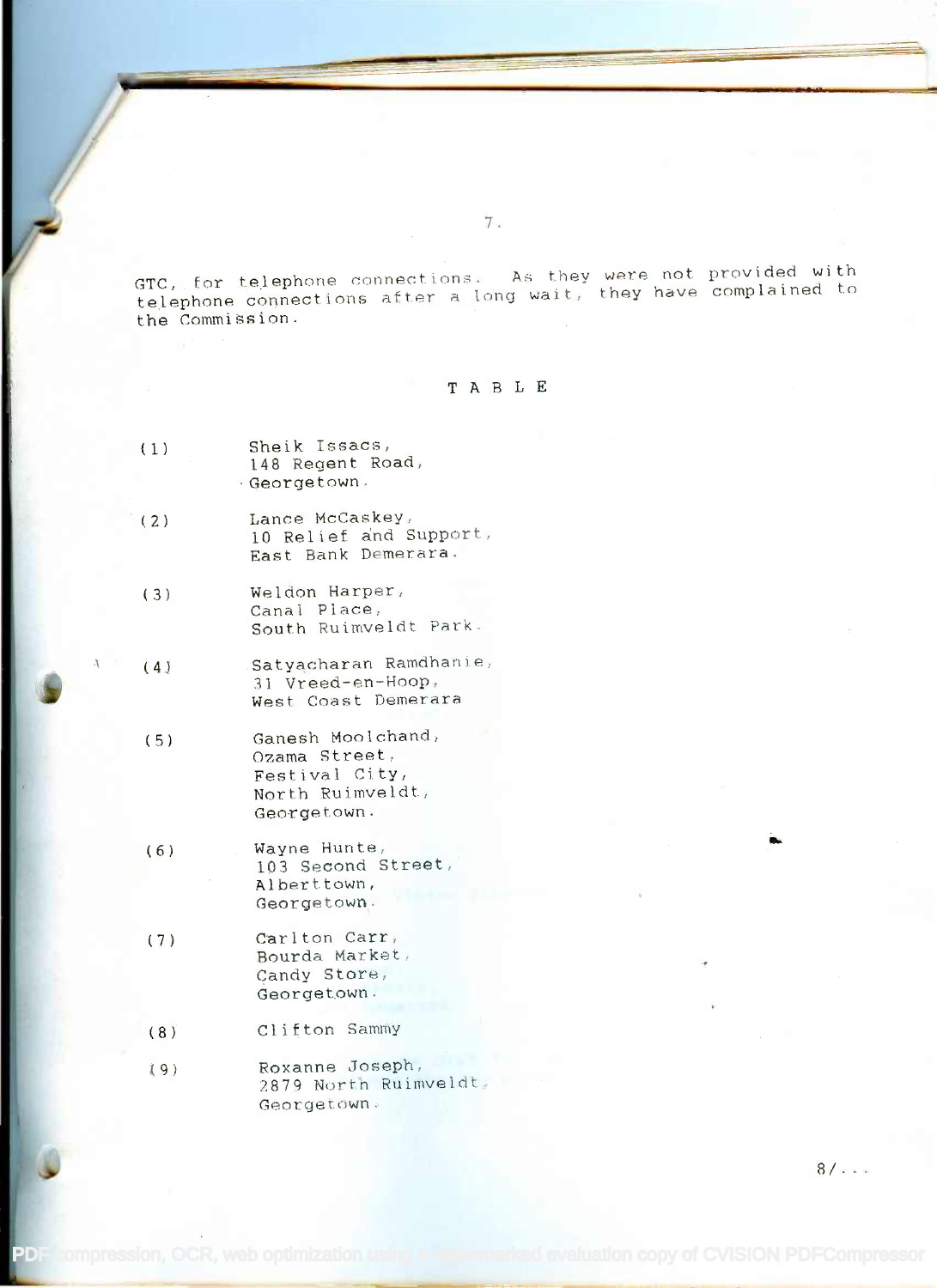| (10) | Naresh Kumar Toolsie,<br>65 Village,<br>Corentyne,<br>Berbice.                              |
|------|---------------------------------------------------------------------------------------------|
| (11) | Gillian Nicholson,                                                                          |
| (12) | Vannessia Indarjit,<br>Dennis Street,<br>Campbellville,<br>Georgetown.                      |
| (13) | John Hoosein,<br>5 West Ruimveldt.<br>Georgetown.                                           |
| (14) | Irving Brooks,<br>3 Fort Street,<br>Kingston,<br>Georgetown.                                |
| (15) | Carmen Maloney,<br>128 Mazaruni Street,<br>Guyhoc Park,<br>East LaPenitence.<br>Georgetown. |
| (16) | Latchmansingh,<br>D'Urban Street,<br>Georgetown.                                            |
|      | a tiu Tavaon                                                                                |

- (17) Colin Jordan, 33 Durban and Victor Streets, 33 Durban and Victor streets, Lodge, Lodge, Georgetown. Georgetown. **(17)** Colin Jordan,
- (18) Albert Persaud, (18) Albert Persaud, 309 Enmore Beezie, 309 Enmore Beezie, East Coast Demerara. East Coast Demerara.

15. The reasons given by GT&T for non-provision of service to<br>15. The reasons given by GT&T for plant facilities were available. these persons were always that no plant facilities were available. these persons were always that no plant faci lities werp available.

9/ . . .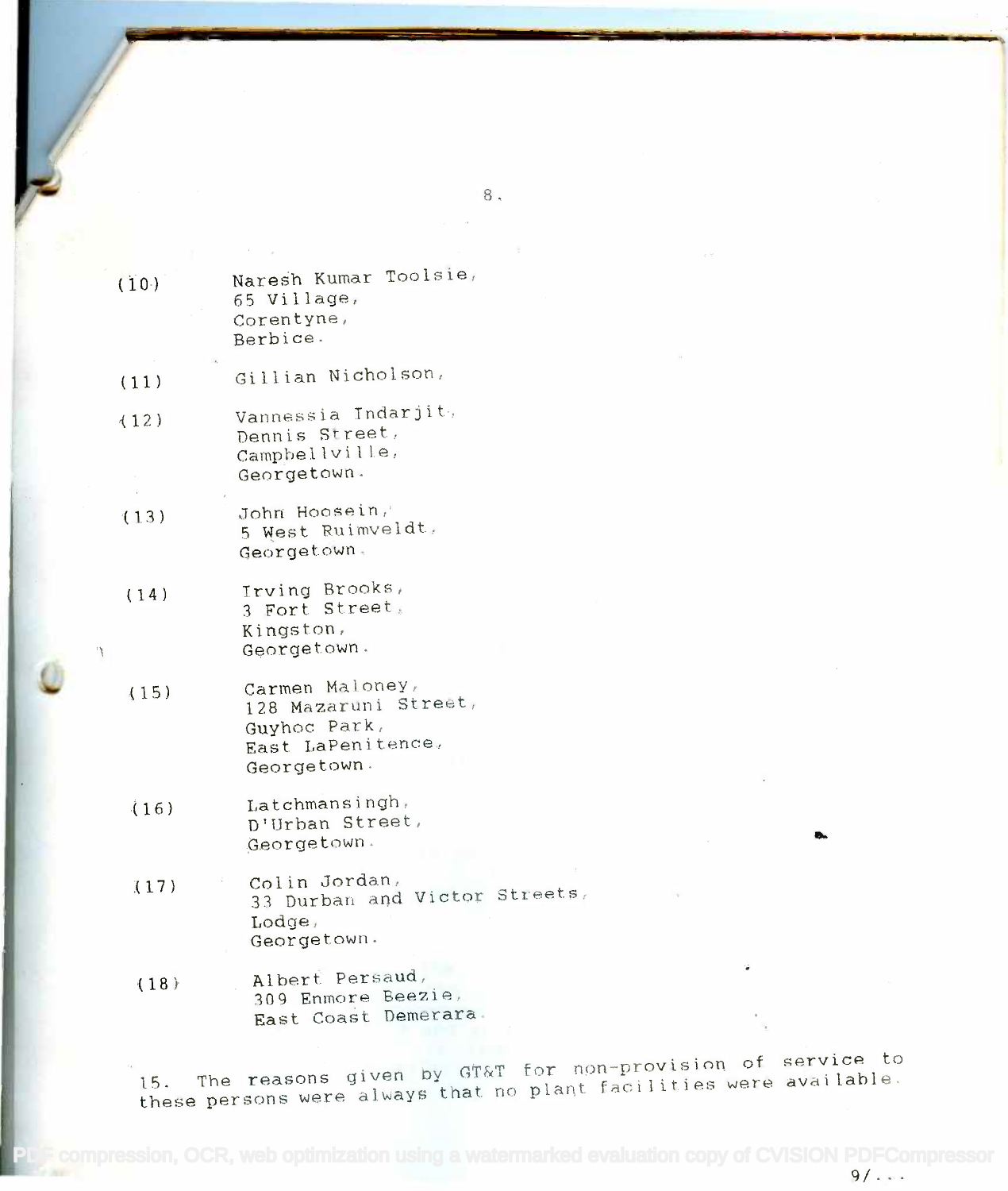16. Though it was stated that telephone connections were provided<br>on the basis of the priority of applications made, there uses general complaints that this principle was often ignored, there were<br>the complainants made allegations of corruption by some of the the complainants made allegations of corruption by some of the<br>staff members of GT&T. on the basis of the priority of applications made, there were yeneral complaints that this principle was often ignored. Some of staff members of GT&T.

9.

<sup>17.</sup> Mr. Raymond Roopnauth, Director of Technical Operations in<br>GT&T, giving evidence on behalf of the connical Operations in GT&T, giving evidence on behalf of that company at the public<br>hearing on 27th July, 1995, said that the Polisy of The public matter of allotment of telephones is "first come, first served".<br>He, however, added that GT&T may jump the OUCUO because it served". nearing on 27th July, 1995, said that the Policy of GT&T in the may receive Government appeals, and appeals at different love ne, however, added that GT&T may jump the queue because the Company<br>may receive Government appeals and annual may receive Government appeals, and appeals at different levels<br>which may be classified as "executive appeals". The Chairman of PUC then directed that GT&T should establish some criteria for the allotment of telephones, because even if GT&T accepted a policy of "first come, first served", in practical terms it may not always be<br>"first come, first served", in practical terms it may not always be<br>possible. There will have to be priorities. The Chairman directed III st come, first served", in practical terms it may not always be possible. There will have to be priorities. The Chairman directed

> "I would like you to establish some criteria and apply<br>that criteria uniformly, and I would like the Commission<br>to be informed what the criteria you have established<br>is." "I would like you to establish some criteria and apply that criteria uniformly, and I would like the Commission to be informed what the criteria you have established

18. Though Mr. Roopnauth promised that this direction would be<br>complied with, PUC has not so far been provided, by GT&T, with the criteria adopted by GT&T for allotment of tolon and GT&T, with the Criteria adopted by GT&T for allotment of telephones out of turn to complied with, PUC has not so far been provided, by GT&T, with the

19. However, although the Commission accepts the "tirates first-served" policy as the Commission accepts the "first-come-<br>first-served" policy as the rule to be generally applied, it is<br>recognised that circumstances could arias that deviation from the rule and justify the awar recognised that circumstances could arise that would warrant a recognised that. The usual discrete that would warrant a deviation from the rule and justify the award of telephones on a<br>priority basis. GT&T is therefore allowed to continue this practice for the time being. is therefore allowed to continue this first-served" policy as the rule to be generally applied ...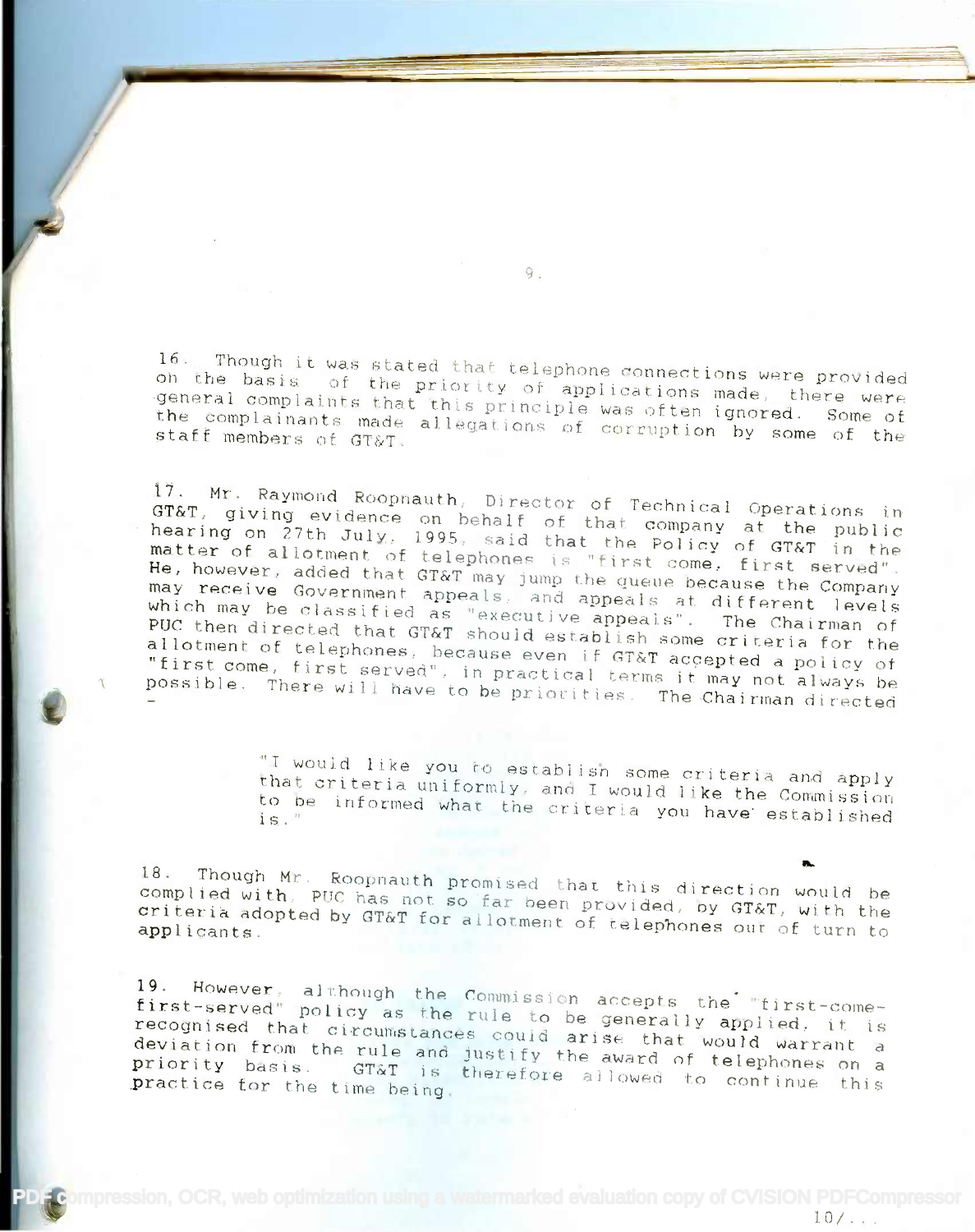GT&T is now hereby ordered to submit to the Commission on or before 8th March, 1996 its criteria for the allocation of before 8th March, 1996 its criteria for the allocation of telephones on a priority basis. telephones on a priority basis.

Where applicants had applied to the Guyana Telecommunications Where applicants had applied to the Gllyana Telecommunications Corporation (G.T.C.), before the operations of that Corporation Corporation *(G.T.C.),* before the operat ions of: thi'lt Corporation were transferred to GT&T, those applications should be treated in were transferred to GT&T, those applications should be treated in accordance with the dates on which they were received. accordance with the dates on which they were received.

## 20. Areas without service

There were complaints from different areas of Guyana about the non-provision of telephone services or inadequate provision of telephone services. These areas include Corriverton, Linden, Mocha/Arcadia, Wakenaam, and West Coast Essequibo. The Commission Mocha/Arcadia, Wakenaam, and West Coast Essequibo. The Commissiot) did not rule on these as it felt it should await GT&T's development plans for these areas. plans for these areas.

## 21. Re' Pratap Persaud

Mr. Prataap Persaud of 59 Chandra Nagar Street, Prashad Nagar, Mr. Prataap Persaud of 59 Chandra Nagar Street, Prashad Nagar, Georgetown, had complained on 25th July, 1994, that his request for Georgetown, had complained on ?Sth July, 1994, that his request for a cellular telephone service was not granted. GT&T's reply was that the request would be considered as soon as rates for cellular the request would be considered as soon as rates for cellular telephones were fixed by the Commission. Since, temporary rates for mobile cellular radio-telephone service have now been determined by mobi Ie cellular radio-telephone service have now been determined by the Commission by its Order dated 24th June, 1995, the reason given the Commission by its Order dated 24th June, 1995, the reason given by GT&T for not providing a cellular telephone service to Mr. Prataap Persaud is no longer applicable.

21.1 The PUC, therefore, hereby directs that Mr. Prataap Persaud be provided with a cellular telephone service within a period of thirty days from the date of this Order.

## 22. Re' Isabella de Caires

Isabella de Caires had complained on 8th September, 1994 that Isabella de Caires had complained on 8th September, 1994 that GT&T had failed to provide her with a telephone as requested. GT&T had failed to provide her with a telephone as requested. However, by her letter dated 11th May, 1995, she had indicated that However, by her letter dated 11th May, 1995. she had indicated that she is not interested in having atelephone service. It was she is not interested in having a celephone service. It was therefore not necessary to rule on this complaint. therefore not necessary to rule on this complaint.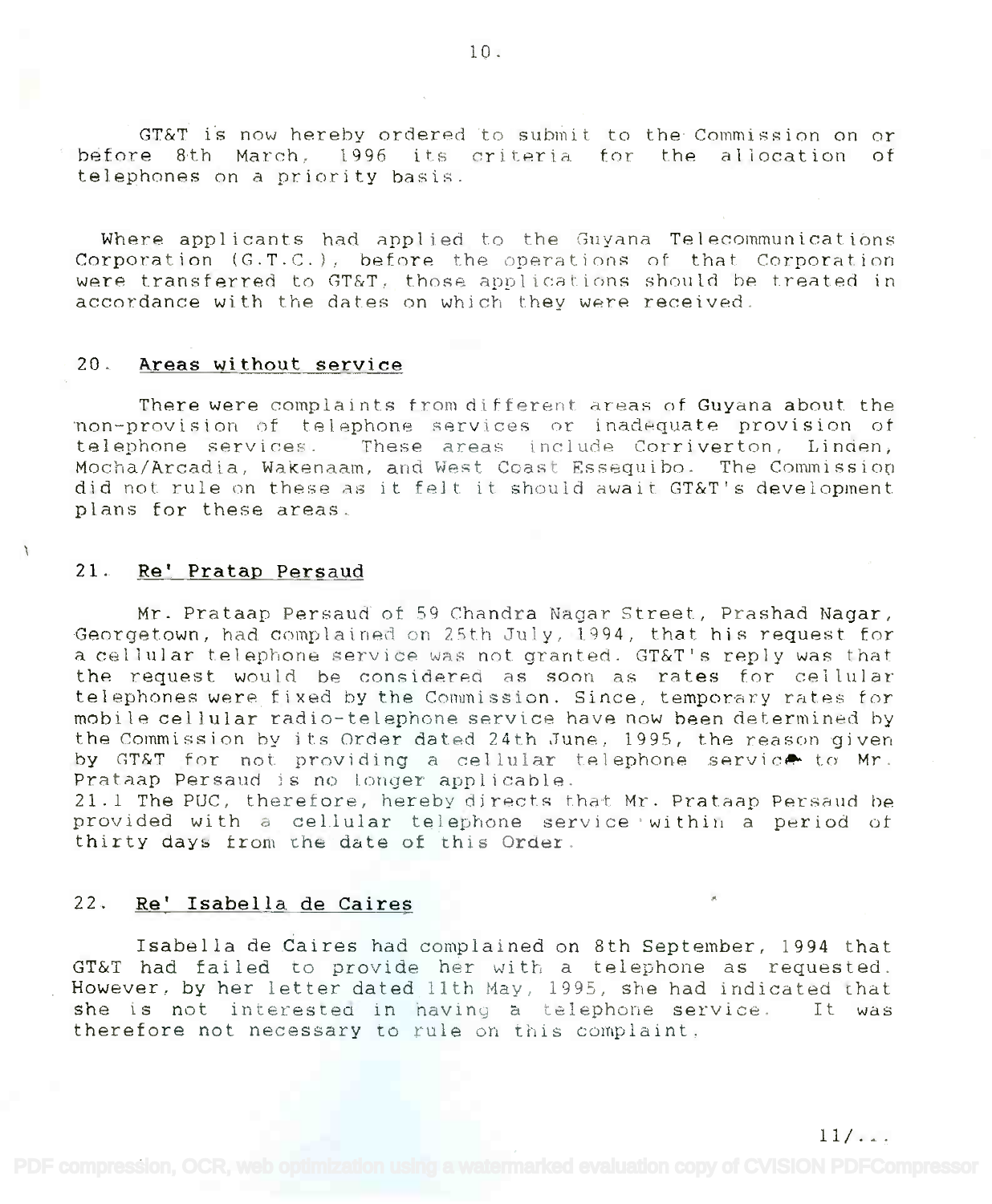23. The Guyana Consumers' Association and the Consumers' Advisory 23. The Guyana Consumers' Association and the Consumers' Advisory Bureau of Guyana are awarded G\$50,000.00 each as costs, which will Bureau of Guyana are awarded G\$50,OOO.OO each as costs. which will be paid to them by GT&T within thirty days from the date of this be paid to them by GT&T within thirty days from the date of this Order. Order.

| Dated at Georgetown, Guyana              |          |
|------------------------------------------|----------|
| this $\ldots$ 26th day of January, 1996. |          |
| extraordy una Inonein                    |          |
| Pamadath J. Menon, A.A.                  | Chairman |
| tught Serge<br>Hugh George               | Member   |
|                                          |          |
| William<br>John Willems, A.A.            | Member   |
| Errol Hanoman                            | Member   |
| Sankies<br>в                             | Member   |

[PDF compression, OCR, web optimization using a watermarked evaluation copy of CVISION PDFCompressor](http://www.cvisiontech.com)

O..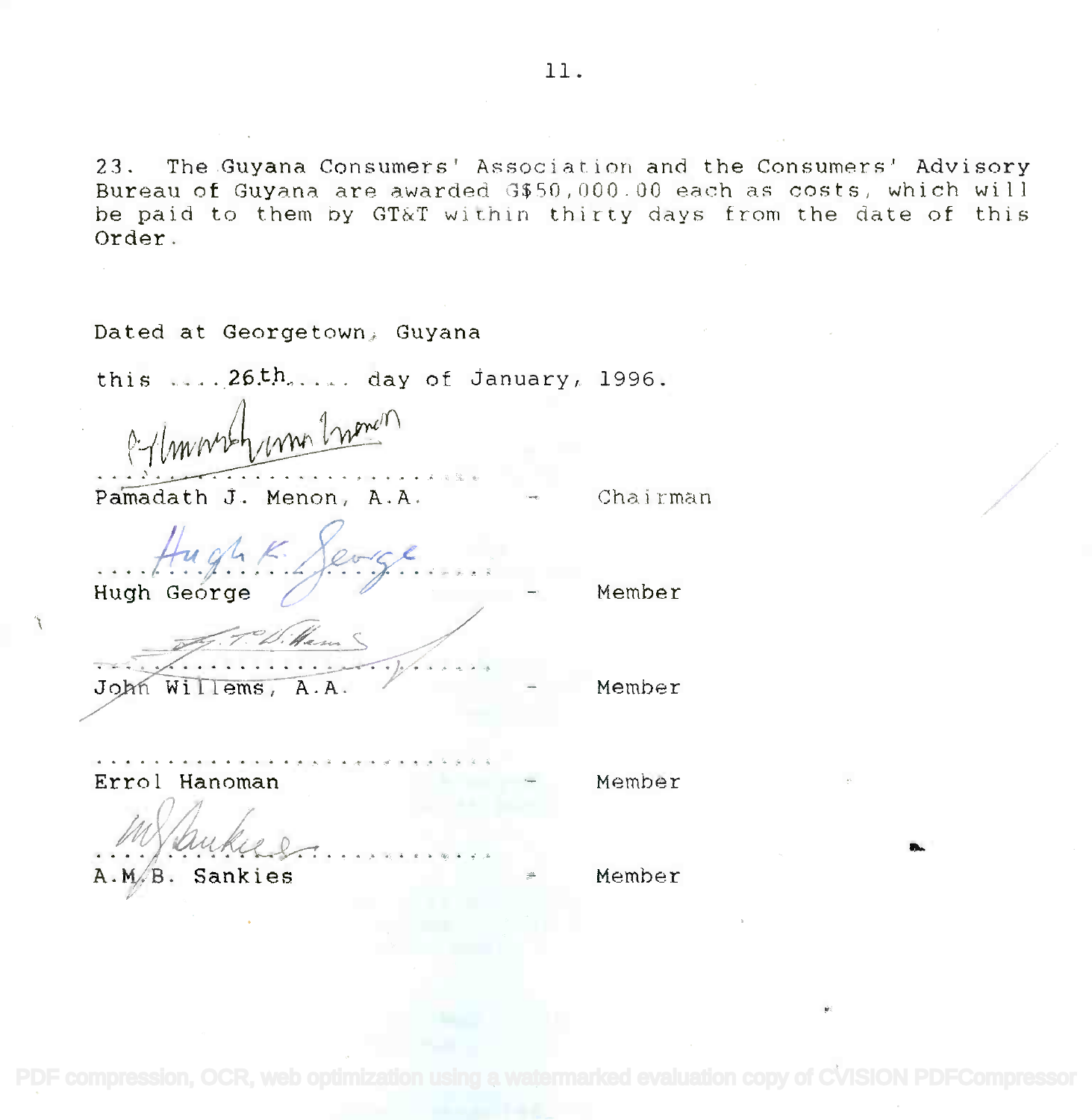# APPENDIX A'

#### LIST OF COMPLAINTS

- 1. Complaint dated 29th September, 1994 by Mr. K.A. Juman-Yassin, 1. Complaint dated 29th September, 1994 by Mr. K.A. Juman-Yassin, Chief Magistrate. (No adequate telephone service between Anna Chief Magistrate. (No adequate telephone service between Anna Regina, Essequibo Coast and Georgetown). Regina. Essequibo COdSt and Georgetown).
- 2. Complaint dated 8th December, 1994, by Guyana Refrigerators 2. Complaint dated 8th December, 1994, by Guyana Refrigerators Limited of Soesdyke, East Bank Demerara. (Original complaint Limited of Soesdyke, East Bank Demerara. (Original complaint dated 8th October, 1986 was forwarded to GTC. Up to the time dated 8th October, 1986 was forwarded to GTC. Up to the time of publication of Notice, adequate service was not provided by of publication of Notice, adequate service was not provided by the GT&T, despite requests between 1991 and the present time).
- 3. Complaint dated 25th July, 1994, by John Hoosein (businessman) of 5 West Ruimveldt, Georgetown. (His company, Ruimveldt Aluminum Company, cannot be provided with service). Aluminum Company, cannot be provided with service).
- 4. Complaint dated 12th April, 1994 by Carlton Carr of Bourda Candy Store, Robb Street, Bourda, Georgetown. (Unsuccessful with application for service). with application for serVIce).
- 5 Complaint dated 10th March, 1994, by Weldon Hatper of Canal Complaint dated lOth March, 1994, by Weldon Hatper of Canal Place, South Ruimveldt Park. (Unsuccessful with application Place. South Ruimveldt Park. (Unsuccessful with application riace, south Ruimveid<br>for s<mark>er</mark>vice).
- 6. Complaint dated 1994-01-06 by businessman Lance Mc Caskey of 6. Complaint dated 1994-01-06 by businessman Lance Mc Caskey of 10 Relief and Support, East Bank Demerara. (Applied in 1991 but no service provided). but no service provided).
- <sup>7</sup> Complaint dated 8th May, 1994, by Roxanne Joseph of 2879 North 7 Complaint dated 8th May, 1994. oy Roxanne Joseph of 2879 North Ruimveldt, Georgetown. (Can't get service since 1975). Ruimveldt, Georgetown. (Can't get service since 1975).
- 8. Complaint dated mid-1994 by Naresh Kumar Toolsie of 65 Village Corentyne, Berbice. Village Corentyne. Berbice.
- 9. Complaint dated 13th December, 1994 by the Lusignan Centre View Housing Co-op Society, East Coast Demerara. (Petition by members of society asking for installation of service).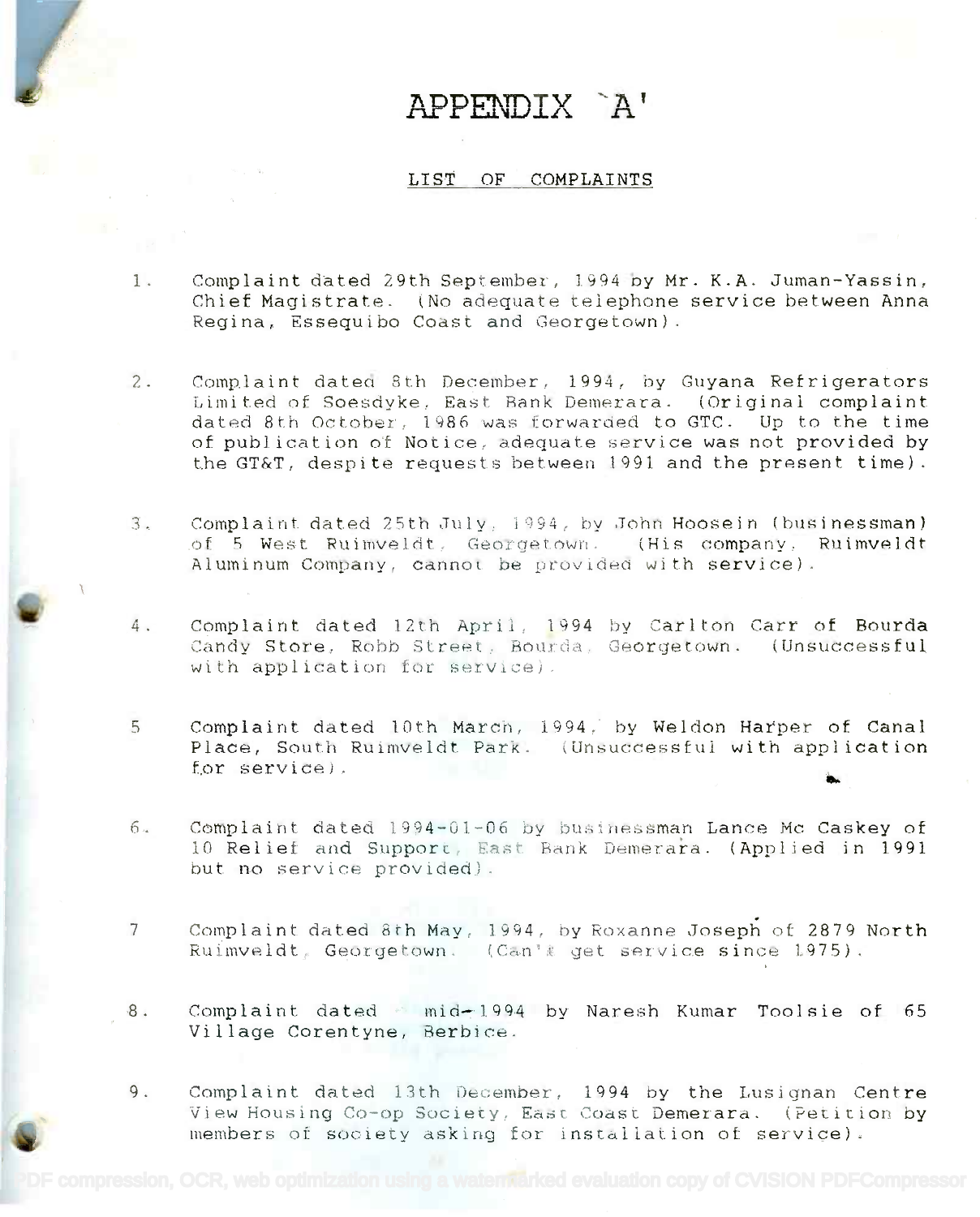- 10. Complaint dated March 28, 1995 by Middlesex Women's Development Committee of Essequibo Coast. (Petition by Development Committee of Essequibo Coast. (Petition by members asking for service). by Middlesex Women's
- 11. .Complaint dated 13th March, 1995 ny Mr. Sheik Isaacs of the 11. Complaint dated 13th Hareh, 1995 ny Mr. Sheik Isaacs of the Guyana Consumers<sup>+</sup> Association. (Cannot secure service for his 148. Regent Street, Bourda residence). 148. Regent Street, Bourda residence).
- 12. Complaint dated December 7, 1994 by Mr. E. Fung of Silver City  $W$ ismar, Demerara River. (No connection of service).
- 13. Complaint dated 7th May, 1994 from Francis Camacho (for Margaret Comacho) - improper disconnection of telephone service No. 69881). service No. 69881).
- 14. Complaint dated 29th March 1993 repeated in June 1994 by Mrs. Shanta Sammy - in connection with improper billing for telephone 71078 and 63428. telephone 71078 and 63428.
- 15. Complaint of Mr. C.M. Muntu of 24 Pike Street, Kitty, Complaint of Mr. C.M. Muntu of 24 Pike Street, Kitty, Georgetown, dated 20th April 1994 - discrimination in effecting new service applied for.
- 16. Complaint from Mr. Wayne Hunte of 103 Second Street, Albertown, Georgetown, dated 11th April, 1994 - no service granted. granted.
- 17. Complaint from Mr. Irving Brooks of Lot 3 Fort Street, Kingston, Georgetown, dated llth April 1994 - no service granted. granted. Street,
- 18. Complaint from Totaram Singh of 173 Jamat Bena Terrace, Prashad Nagar, Georgetown, dated April 22, 1994 - no transfer of telephone 77384 possinie. of telephone 77384 POSS1018.

3/. . .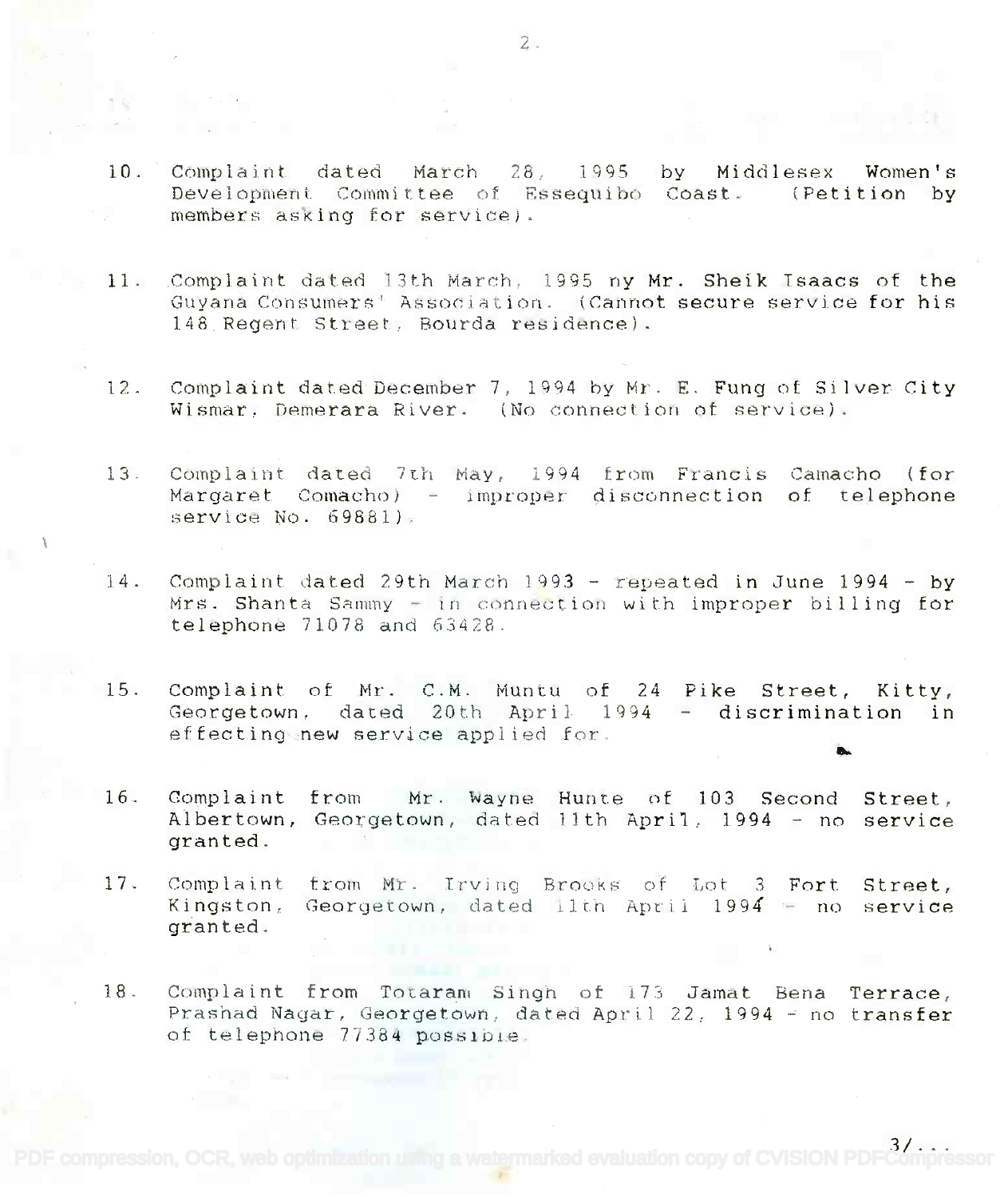- 19. Complaint from Yolanda Jemmot of 60 East Ruimveldt, Georgetown, dated October 1994 - incorrect billing resulting in disconnection. in disconnection.
- 20. Complaint from Ganesh Moolchand of Ozama Street, Festival Street, Festival Complaint from Ganesh Moolchand of Ozama City, North Ruimveldt, dated April 1994 - no facilities available for service applied for. available for service applied for.
- 21. Complaint from Mr. Clifton Sammy dated May 1994 no res<mark>ponse</mark> to application for new service. to application for new service.
- 22. Complaint from Marie Alves dated May 1994  $\pm$  inability of company to provide new service. company to provide new service.
- 23. Complaint from Ms. Gillian Nicholson, dated July 1994 23. Complaint from Ms. Gillian Nicholson, dated July 1994 inability of company to provide new service.
- 24. Complaint from Vannessia Indarjit, of Dennis Street, Complaint from Vannessia Indarjit, of Dennis Street, Campbellville, dated July 1994 - inability of company to provide new service. provide new service.
- 25. Complaint by Ms. Pearly Persaud of 142 Vryheid's Lust, East Coast Demerara - Account/Receipt No. 5918 - no service despite allocated number 020-4517. allocated number 020-4517. es,
- 26. Complaint by Mr. Prataap Persaud of 59 Chandra Nagar. Street, 26. Complaint by Mr. Prataap Persaud of 59 Chandra Nagar Street, Prashad Nagar, Georgetown, dated 5th July, 1994 - inability to acquire cellular telephone service. acquire cellulat telephone service.
- 27. Complaint from Mr. Sohan Naraine, senior employee of Sugar 27. Complaint. from Mr. Sohan Naraine. senior emp'loyee of Sugar Industry Labour Welfare Fund Committee (SILWF), resident of Lusignan, East Coast Demerara dated 13th September, 1994 -no Lusignan, East Coast Demeraradatea 13th September, 1994 -no service, despite number provided. service, despite number prOVided.
- 28. Complaint from Isabelle de Caires of Guyana Publication 28. Complaint from Isabelle de Caires of Guyana Publication Limited (Stabroek News) dated 8th September 1994 - delayed and indifferent response to request for activating existing lines indifferent response to request for activating existing lines in Home. in Home.

 $4/\sqrt{2}$